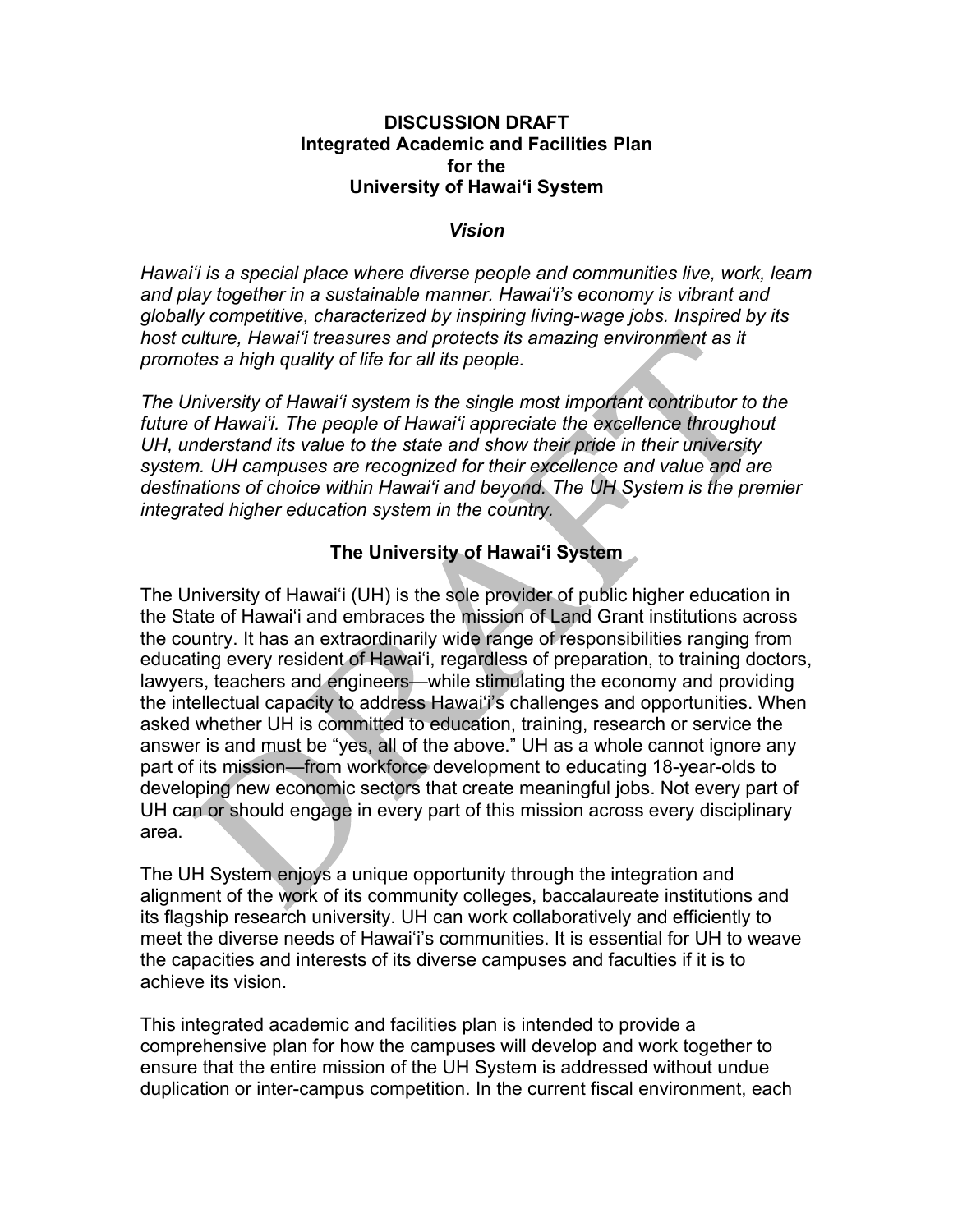campus cannot be all things to all people. The UH System must prioritize and evaluate all programs to provide that which the state needs most.

This document provides guidance on which programs belong on each campus and which buildings should be prioritized for construction or modernization. It provides the framework for decision-making in Hawaiʻi's integrated system of public higher education in today's economic environment. This document is not the specific academic or facilities plan for each or any campus, but provides guidance for all such plans.

# **Systemwide Guiding Principles and Priorities**

These principles and priorities are intended to guide UH's approach to serving the people of Hawaiʻi and the world, and how it applies its fiscal, human and physical resources efficiently, coherently and collaboratively.

- UH supports and rewards collaboration across all programs and activities. New silos are discouraged and current silos are eliminated or reduced. The university prioritizes and integrates systemwide articulation and transferability in all academic planning.
- Duplication of academic programs takes place only with intention and sound justification. All programs are planned in a fiscally sound and sustainable manner and placed in appropriate locations. Considerations include type of program and mission, regional and statewide demand and availability of physical space, facilities and land.
- UH is committed to shared use of facilities, particularly costly and specialized facilities. New capital projects must maximize long-term flexibility and include shared classrooms and resources to make the best use of institutional space. Campus space belongs to the university, not to a department, school or person.
- UH land is an asset of the UH System, not each campus. UH will develop a systemwide plan for real estate assets that respects each campus mission while maximizing opportunities.
- UH will increase and diversify enrollment. Centralized enrollment management support can enhance campus efforts with clear lines of responsibility, authority and accountability.
- UH is committed to prioritizing its investment of fiscal resources to support academic programs and facilities that reflect the principles and priorities set forth in this plan. It is anticipated that these principles will be incorporated into biennium budget planning, annual operating budgets, 6 year CIP plans and academic program approvals and reviews.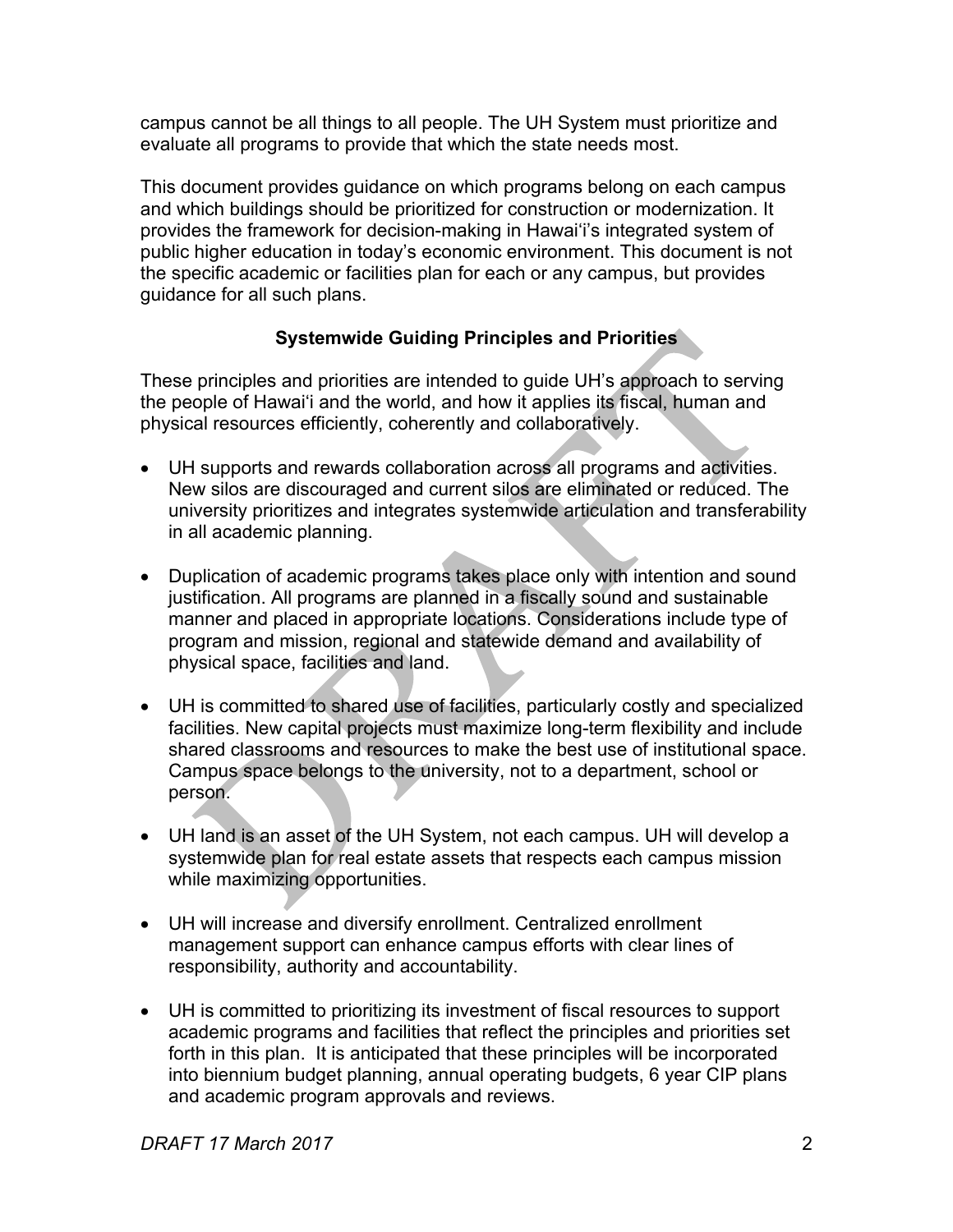### **The Four Academic Units**

This section applies the vision, framework and principles to each of the major academic units of the university system: UH Mānoa, UH Hilo, UH West Oʻahu and the UH Community Colleges. It provides an assessment of where the units are now, as well as implications for the future.

#### **UH Mānoa**

UH Mānoa is the cornerstone of Hawaiʻi's system of higher education. It is an internationally recognized and globally competitive research university with programs of excellence that emphasize Hawaiʻi's many strengths and advantages of location, population and geography. UH Mānoa's research and scholarly activity attract substantial extramural funding to the state, foster the development of new businesses and generate high paying jobs. The research enterprise is itself a significant employer and brings unique insights to major local and global challenges and opportunities. UH Mānoa attracts internationally competitive research-intensive faculty who attract the best students. The research and scholarship mission should continue to grow in areas of excellence and emphasis, including areas of scholarly leadership and strategic importance to Hawaiʻi.

At present, UH Mānoa is not widely seen as the destination of choice for the very best undergraduate students, local and beyond, as would be expected of a research university of its caliber. Until recently, the university had to be all things to all students as the only baccalaureate granting college on Oʻahu. This can change with the development of UH West O'ahu and growth at UH Hilo. But the undergraduate experience at Mānoa will also have to change.

UH Mānoa desperately needs state-of-the-art classrooms and laboratories that are environmentally and financially sustainable.

Research activities and the undergraduate experience need to be more fully integrated across disciplines and the campus as a whole. This will create more student and community engagement, thereby leveraging the unique capacity of this great research university.

As Mānoa continues to develop as a destination of choice for the best students, the admission standards may evolve to more closely reflect those typical of the world's best research-intensive universities. Not only will Mānoa become more attractive to the best local high school graduates, it will also attract more top national and international students. This process must strengthen the unparalleled diversity that is a hallmark of UH Mānoa.

•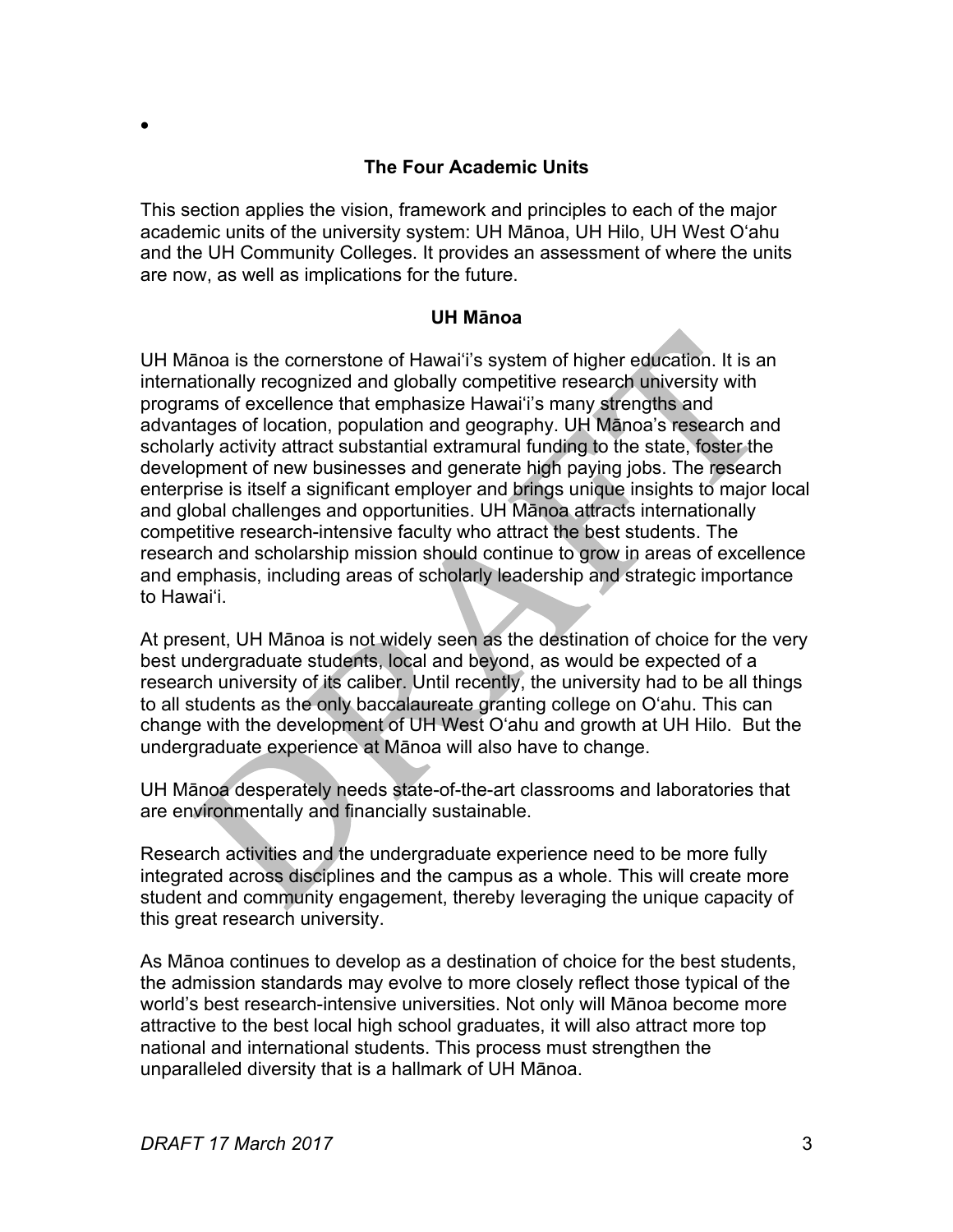UH Mānoa must also continue to meet the professional workforce needs of Hawai'i in areas such as education, medicine, nursing, law, business, social work and engineering. Work must continue to integrate education and scholarship, across disciplines, and to develop the next generation of Hawaiʻi's leaders.

### Implications for UH Mānoa enrollment

Undergraduate enrollment management should focus on:

- Increasing market share from Hawai'i's high school graduates including competing strongly for more of the very best local students.
- Distinctive Early College pathway programs that leverage unique Mānoa assets and capabilities.
- Increasing numbers of mainland U.S. students, starting with Western Undergraduate Exchange (WUE) students.
- Increasing numbers of international students.
- Building more robust recruiting and success programs for transfer students from UH community colleges that leverage and enhance the strong articulation agreements and curriculum pathways already in place.
- Improving retention and persistence of enrolled students.

Graduate enrollment management should focus particularly on attracting the best students to UH Mānoa graduate and professional programs defined as strategic. UH Mānoa can do more to recruit its own undergraduates to graduate programs as well as those from UH Hilo and UH West O'ahu, which should be seen as sources of graduate student recruitment. Graduate enrollment management is also tied to the availability of graduate student support and the recruitment and retention of world-class faculty.

# Implications for UH Mānoa facilities

The lack of modern, well-maintained facilities and spaces has become a substantial deterrent to attracting the best students and faculty. Aging facilities and a deferred maintenance backlog of some \$500 million present potential risks to health and safety, public perception and reputation.

The emphasis over much of the past decade has been on the need to reduce the deferred maintenance backlog. However, a broader emphasis is now needed on modernization and optimizing space utilization. Students and faculty need more high-quality space. To address this, UH Mānoa must repurpose and modernize campus spaces to support priority programs and meet student and faculty needs. Aligning major renovations and new construction with strategic high priority needs is as important as eliminating the specific items in the deferred maintenance backlog. Fixing a leaky roof without also updating the classrooms or laboratories is not an approach that supports excellence in teaching or research.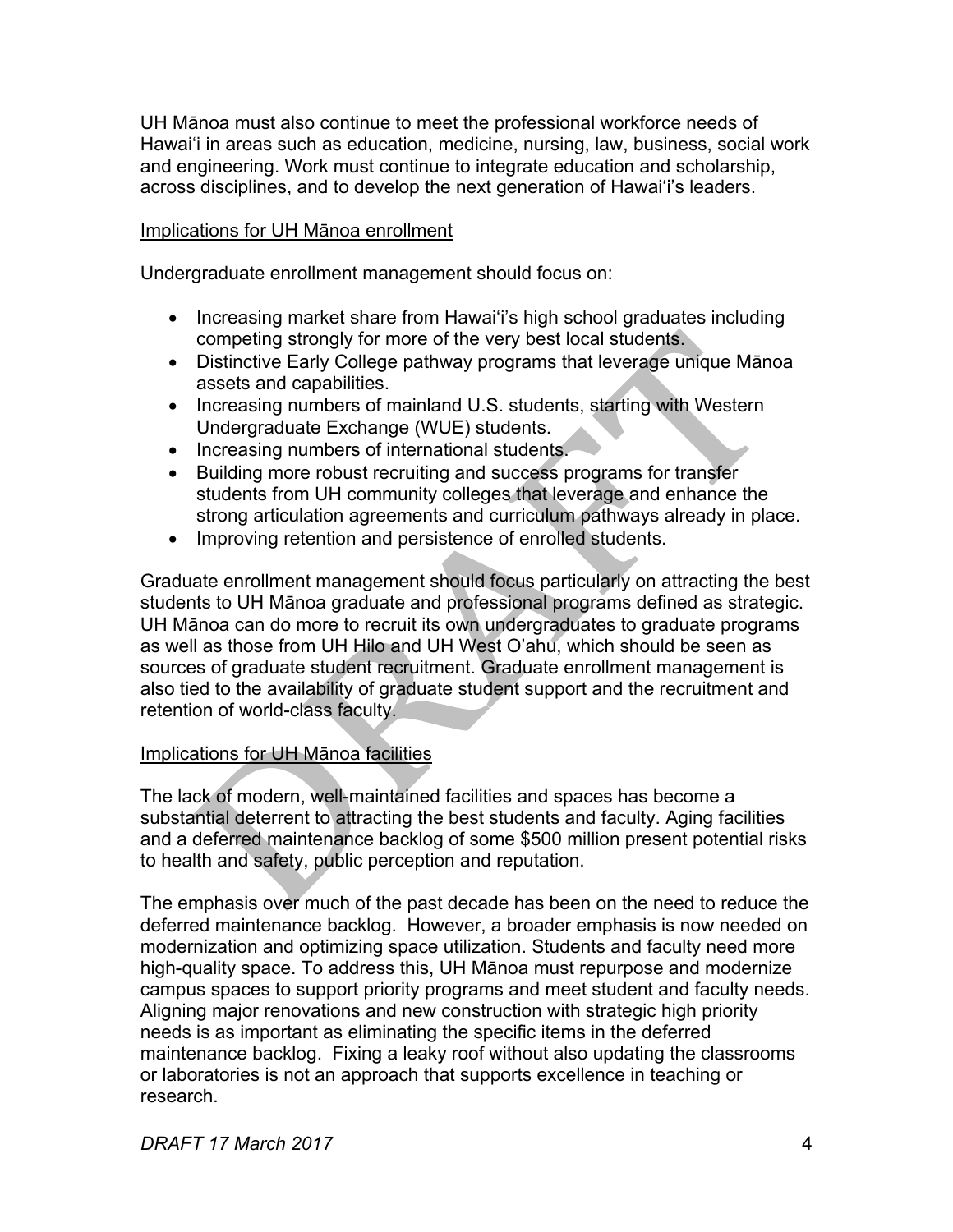This work must focus on the footprint that is actually required to meet the mission of the campus; campus redevelopment must reflect focused priorities. Historically, capital renewal has been approached with the assumption that existing buildings will be replaced or renovated to serve existing uses and individuals. This philosophy must change, and campus modernization should support shared facilities, classrooms, and labs, wherever possible. UH Mānoa must enhance the student experience and create high-quality learning environments consistent with current research. Flexible, digitally enabled spaces that foster collaboration, interaction, innovation and integration across disciplines are essential. Greater flexibility and adaptability will enable the campus to respond to changing needs and future requirements. This also means rethinking space as *university* space, rather than *college, departmental* or *individual* space.

The renovation and replacement of buildings also provides an opportunity to become more sustainable and energy efficient. Many of the buildings currently planned for renovation or replacement either do not have air conditioning systems or have inefficient retrofitted air conditioning. Louvered windows contribute to dust and noise in classrooms and laboratories. Renovation of these buildings will result in utility savings while reducing the deferred maintenance backlog and supporting enhanced teaching and research.

Serious consideration should be given to the evolution over the next decades of the entire UH Mānoa campus—from the lower campus to the upper campus to the Institute for Astronomy and Faculty Housing. A new master facilities plan will provide the impetus for the creation of inspiring spaces. Uniquely located in iconic Mānoa Valley, the flagship UH Mānoa campus can serve as a diverse source of innovation and education. Through strategic planning and publicprivate partnerships, the 300-plus acre campus can be transformed into a vibrant university campus that integrates world-class education and research with a mixed-use "college town" and community spaces.

#### Implications for UH Mānoa programs

UH Mānoa must focus on areas of selective emphasis and excellence. It can begin to transfer programs developed at Mānoa that may now be best delivered by other campuses within the UH System. It should also consider for termination degree programs and course offerings that lack critical mass or relevance. Due to resource constraints, students may simply need to access certain courses and programs from other UH campuses, including via distance or online learning.

The initiative to realign UH Mānoa's academic organization provides an opportunity for positive change. The academic redesign initiative must focus on objectives that will advance the campus, such as: provide appealing and relevant educational programs that attract students and help them succeed in their lives; address current and emerging workforce opportunities and help strengthen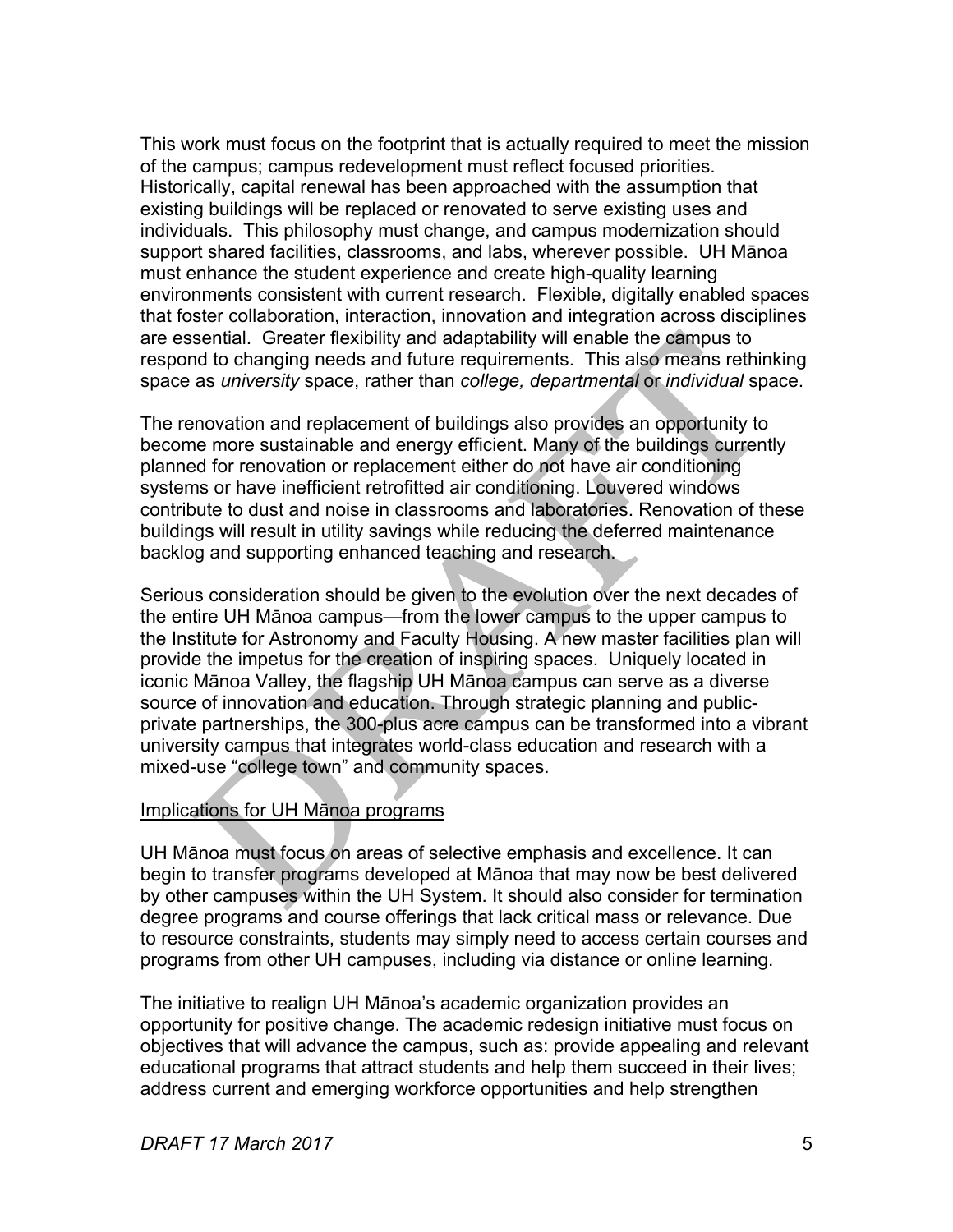Hawaiʻi's economy; enable Mānoa to better address the grand challenges facing Hawaiʻi and the world; increase campus competitiveness for major research awards; and more strongly project research opportunities into undergraduate education. The academic redesign must encourage and support UH Mānoa's continued advancement as a world-class research university through increased integration of education and research, including across disciplines. It should include an analysis of units with overlap of mission and expertise and/or that have common resource and facility needs.

### **UH Hilo**

UH Hilo is characterized as a comprehensive, regional university. Scholarship and research are an important part of faculty work and student engagement, but the primary focus of the campus is on providing high quality baccalaureate and limited postgraduate education. In carrying out this mission, UH Hilo offers programs that take advantage of the unique physical and social characteristics of the island, attracting and serving Hawaiʻi Island students who are qualified for baccalaureate entry and seek opportunities for experiential learning. This includes non-traditional students, some of whom attend part-time.

While a primary target for UH Hilo is residents of the Big Island, its programs should also be attractive to prospective students from other islands, the mainland U.S. and other countries. University-bound students from Oʻahu in particular may select UH Hilo not only for its distinctive undergraduate programs but also for its rural setting, its intimate character or for their interest in leaving home without leaving the state.

Currently UH Hilo offers two PhD programs, the Doctor of Pharmacy degree, and three master's programs, all of which are unique within the UH system. UH Hilo also offers the Doctorate of Nursing Practice program with a rural focus. UH Hilo will continue to offer its unique programs and efforts at the postgraduate level will focus on maintaining the quality and relevance of these graduate programs and ensuring appropriate enrollments for the foreseeable future.

# Implications for UH Hilo enrollment

UH Hilo has the physical facilities to support more students than it currently enrolls and should plan to grow both to meet the needs for a more educated populace and to be more economically viable. Enrollment growth should focus on:

- Increasing market share of baccalaureate bound students from Hawaiʻi Island and throughout the state. Early College programs can help.
- Expanding transfer pathways for community college students, which will require improved alignment of requirements.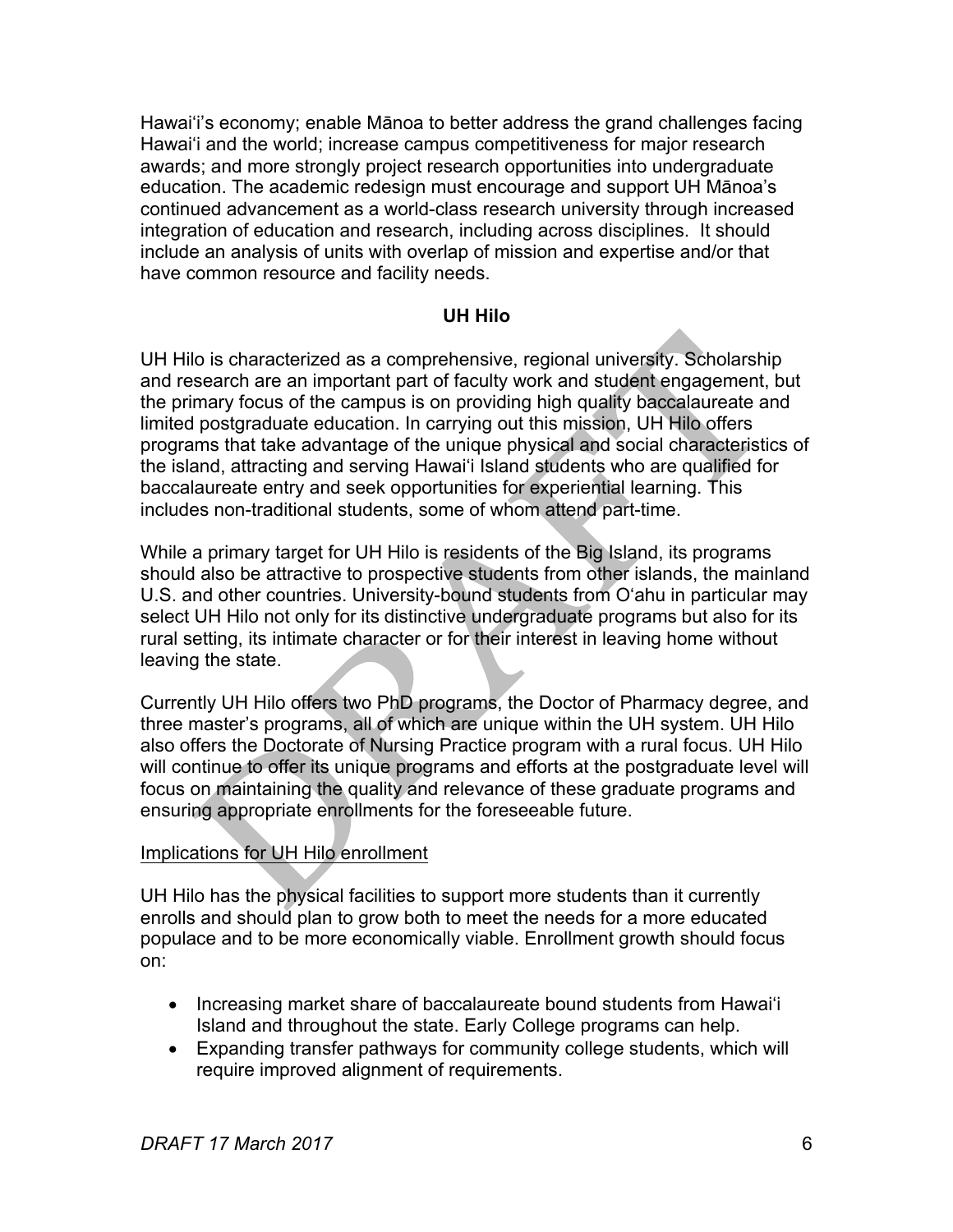- Increasing recruitment of international and national students into programs of excellence or distinctiveness. In particular, UH Hilo can offer students from Western Undergraduate Exchange (WUE) states exceptional value, as well as residential living.
- Increasing enrollment of West Hawai'i students served online and in person through Hawai'i Community College's Pālamanui campus.
- Improving retention and persistence of enrolled students.

# Implications for UH Hilo facilities

UH Hilo has largely completed its major construction plans. It is important to ensure that the campus does not develop a substantial deferred maintenance backlog. More significantly, the campus must ensure that teaching and learning spaces reflect modern technology and practice.

UH Hilo enjoys a wealth of real property assets. The Hilo Research and Technology Park represents a future opportunity. The highest current priority for land development is the creation of a commercial mixed-use district near the new residence hall to begin to create additional campus life opportunities while generating at least a modest revenue flow. Efforts to date to achieve this through a public-private partnership have not succeeded. Alternative strategies might include improved integration with other county and state initiatives.

# Implications for UH Hilo programs

The focus for UH Hilo will be on baccalaureate programs and its current select postgraduate degrees, which are not available on the island via distance delivery. UH Hilo can serve more student needs on Hawaiʻi Island by continuing to design and offer degree programs that articulate with Hawaiʻi Community College and that can be delivered via Pālamanui, the North Hawaiʻi Education and Research Center and beyond. UH Hilo must also better align its general education core with the rest of the UH System to improve transfer options for community college students.

# **UH West O'ahu**

UH West Oʻahu also has a community-based regional mission. UH West Oʻahu provides baccalaureate degrees to students who live and work in the region and to those who choose to access its distinctive programs on campus or via distance learning. It has a primarily instructional mission with a professionally active faculty.

As the youngest baccalaureate campus, UH West Oʻahu has the opportunity to evolve in some unique ways. It has developed a special applied focus critical to Hawaiʻi that should become a strong, recognized and distinctive component within the UH System. UH West Oʻahu has a number of degree programs and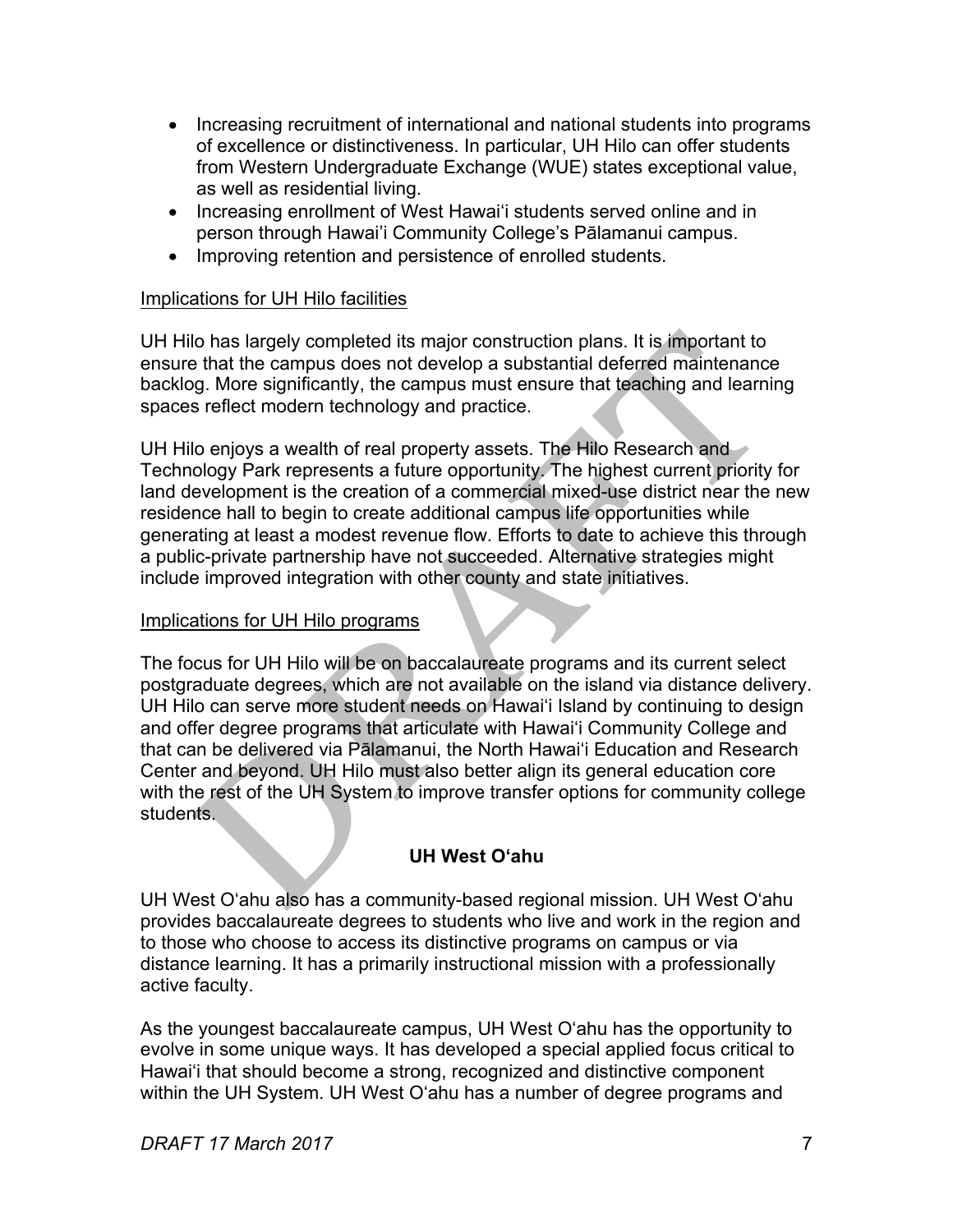concentrations that emphasize practical applications including creative media, cybersecurity, facilities management, sustainable community food systems and insurance. Many of these include very efficient applied baccalaureate degree pathways for community college transfer students. UH West Oʻahu's interdisciplinary academic structure (without departments) enables the campus to remain academically nimble. Focusing on applied and technical programs, including potentially relocating some of UH Mānoa's highly applied professional programs, may strengthen UH West Oʻahu, serve the region and enable UH Mānoa to focus on its primary mission as Hawaiʻi's research university.

As the baccalaureate campus with the highest percentage of distance and online courses and programs, and the highest percentage of part-time students, UH West O'ahu has the opportunity to recruit and support "non-traditional" students on all islands. West Oʻahu can more readily pioneer new models of education and more actively target older and part-time students than the other baccalaureate campuses do today. Instructional approaches such as competency-based education and Prior Learning Assessment may be particularly appropriate, complementing distance and online learning opportunities. Implementation of alternate forms of scheduling may be more inviting to part-time students, such as active duty and retired military, many of whom live and work in the region.

### Implications for UH West Oʻahu enrollment

UH West Oʻahu is small and needs to increase its enrollment, to meet the needs of a demographically growing region and to gain economies of scale. This growth should focus on:

- Continuing to focus on community college transfer students.
- Aggressively seeking increased participation of baccalaureate bound high school students from Leeward and Central O'ahu and the North Shore. Early College career pathway programs can help.
- Continuing development and recruitment of students from throughout the state into distance and online programs.
- Recruiting underserved populations, including military and retired military.
- Recruiting international students.
- Improving retention and persistence of enrolled students.

#### Implications for UH West Oʻahu facilities

UH West Oʻahu does not currently have the buildings and facilities to accommodate growth. Two new buildings are now funded; the administration and health sciences building has broken ground, and the creative media building is in the planning stage. These current plans for two new buildings are consistent with the focus on the development of applied baccalaureate programs.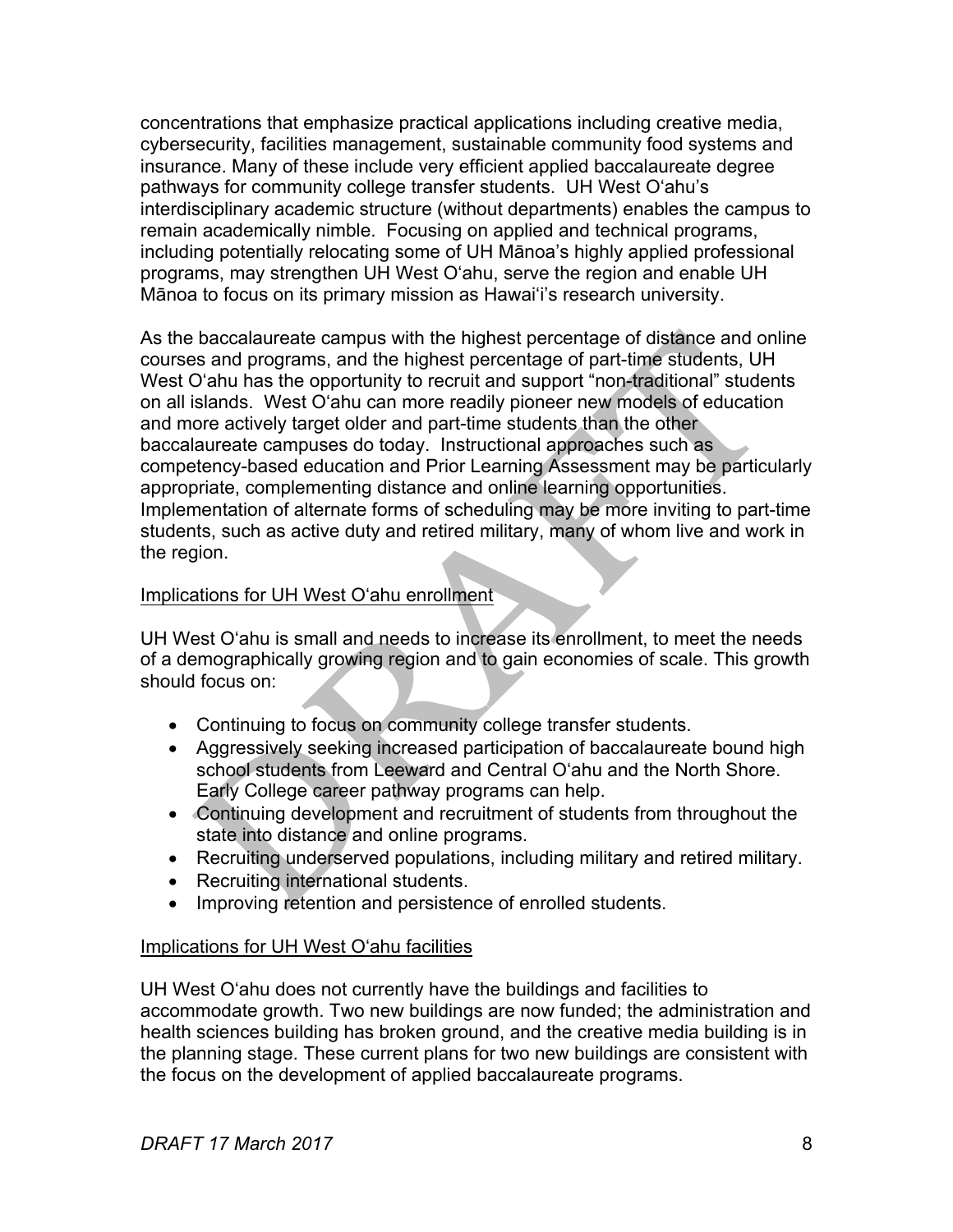Unlike UH Mānoa, West Oʻahu has substantial land assets to accommodate future growth and collaborative activities with other campuses and the community. One example might be a University Center at UH West Oʻahu that would enable students in the West Oʻahu service region to benefit from programs offered by other UH campuses.

As with UH Hilo, it is important that deferred maintenance or outdated facilities do not emerge as future issues for the new campus.

More important for UH West Oʻahu is to complete, in partnership with the UH System, comprehensive master planning for the substantial land assets. The new high-level land plan lays out a general framework for development of the makai campus as well as the non-campus lands. The non-campus lands will be developed through a public-private partnership. Strategic opportunities include the presence of two mass transit stations at UH West Oʻahu and development of faculty and student housing that can serve the entire UH System.

### Implications for UH West Oʻahu programs

There should be a tight link between West Oʻahu, its regional service area and workforce demand through programs that embrace  $21<sup>st</sup>$  century innovation and provide needed technical and management skills. Monitoring and anticipating workforce needs in this evolving region will be critical to the region and the fiscal sustainability of the campus.

The current integration of community college technical programs with the applied baccalaureates at UH West Oʻahu through 2+2 and 3+1 collaborations is a highly efficient approach to the delivery of technical credentials without duplication. This approach can be meaningfully extended with the addition of one or more baccalaureate STEM completion programs that serve the region.

West Oʻahu avoids duplicating degrees offered by UH Mānoa and focuses on more applied and general degrees that are distinctive and serve its region. There may be select degrees offered by Mānoa that are required to strengthen and enhance UH West O`ahu's applied programs and address specific educational needs of the region. Over time, a limited number of applied master's degrees that meet these criteria may also be appropriate for development. It may also be appropriate to relocate particular applied programs from UH Mānoa to UH West O'ahu.

# **Community Colleges**

The UH Community Colleges are critical in expanding access to higher education. The community college mission is enabled by open admissions, affordable costs, easy geographic access and robust programs and services to address college readiness.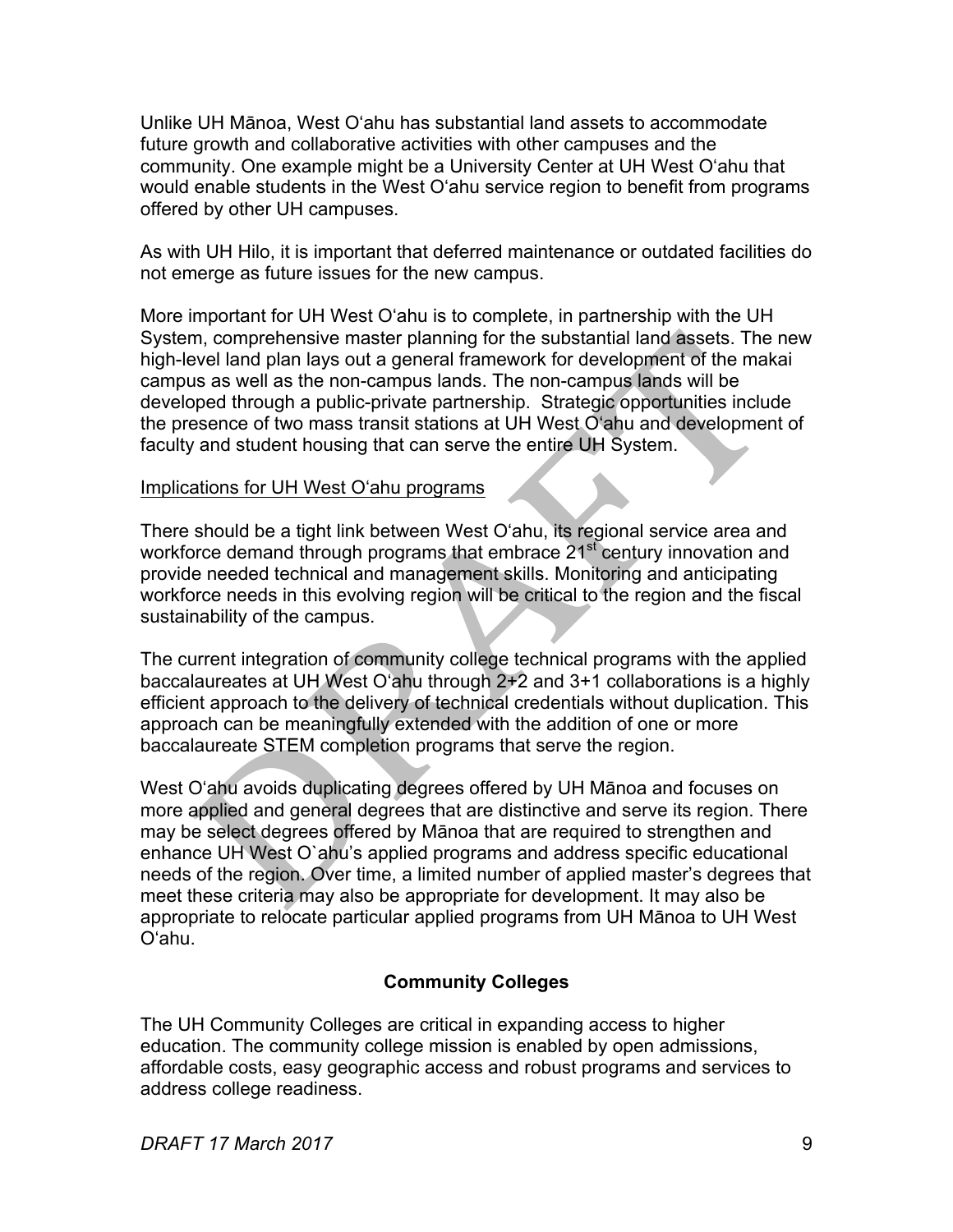The UH Community Colleges play a major role in Hawaiʻi's workforce development by providing degree and certificate programs in multiple career and technical fields. Students may use these skills for immediate employment. As pathways are developed and refined, these credentials increasingly provide the basis for transfer to a technical bachelor's degree at UH West O'ahu. The UH Community Colleges also address workforce needs across the state through non-credit programs, short-term training and professional development.

In addition, the baccalaureate pathway for community college students is well articulated, and several policies (common general education, dual enrollment, articulated major pathways, guaranteed admissions, etc.) provide opportunities that are beyond those of other higher education systems. Through many collaborative programs, community college students often engage with their baccalaureate student counterparts and university faculty on other campuses of the UH system.

#### Implications for UH Community Colleges enrollment

The UH Community Colleges experienced a 40% enrollment increase during the recession, an increase that has since decreased to about 20% above prerecession levels. In considering enrollment, the UH Community Colleges must focus on:

- Helping address the Department of Education's (DOE) goal to increase the college going rate from 54% to 65% of its graduating class. Most DOE students not currently going on to college would likely first attend a UH community college.
- Targeting working adults. Data suggests that Hawaiʻi under-enrolls adults in comparison to comparable mainland U.S. community colleges. Serving these largely part-time students would rely heavily on online education, workplace or community based delivery, evening classes and/or special cohorts. Transfer pathways to UH's baccalaureate programs should also be provided.
- Eliminating the enrollment gap for Pacific Island students, one of Hawaiʻi's fast-growing population segments, who are currently underrepresented in higher education.
- Building more of the successful international programs, with particular emphasis on bridging programs to the baccalaureate campuses.
- Committed to increasing the persistence of students to the second year and on to completion.

#### Implications for UH Community College facilities

The deferred maintenance backlog at the community colleges is scheduled to be eliminated over the next three years. As with the other campuses, there remains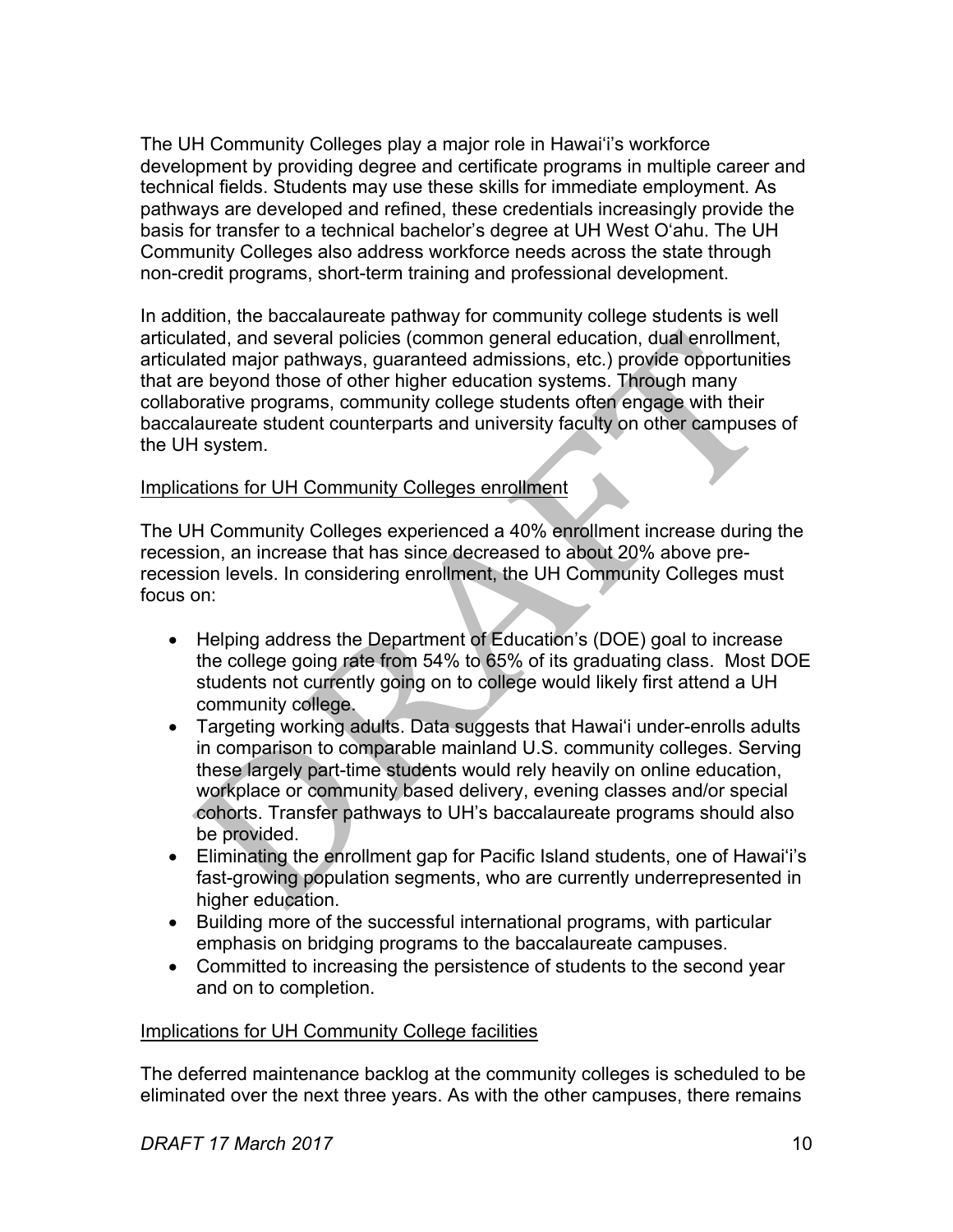the importance of ongoing modernization to ensure that teaching and learning spaces meet current needs.

The highest priority in physical planning for the UH Community Colleges is to decide the direction and location(s) of Hawai'i Community College. The current Hawai'i CC site in Hilo is no longer acceptable. The path to a  $21<sup>st</sup>$ -century future for Hawaiʻi CC needs to be affordable and should take full advantage of the proximity of UH Hilo so that high cost facilities, such as the library, can be shared. The new Pālamanui branch campus is now serving students in West Hawaiʻi and will need to grow organically with enrollment.

The second priority for facilities development within the UH Community Colleges is for a replacement science and technology building at Honolulu CC. This long overdue facility has been postponed because of the City&County requirement for upgrades in the Honolulu's sewage infrastructure, which are at last underway.

### Implications for UH Community Colleges programs

The UH Community Colleges offer three applied baccalaureate degrees at UH Maui College to meet local workforce needs. Given the ability to develop 2+2 and 3+1 partnerships with UH baccalaureate campuses, there are no plans for further baccalaureate degree programs at UH Maui or other UH community colleges.

Technical programs are driven by local workforce demands and requirements. Planning tools and processes are now being developed and releases to ensure that data about Hawaiʻi's current and emerging economy, as well as the perspectives of Hawaiʻi business and industry, can play an important part in UH planning to respond to statewide workforce needs.

# **Next Steps**

The next sections describe some of the actions necessary to implement this integrated academic and facilities plan, including activities already underway.

#### **Implementation of a New Program Approval Process**

The new program approval process will include a new initial assessment as to whether a proposed program is consistent with the mission and principles of this plan. This will help align program offerings more clearly and ensure appropriate placement of programs, reduce duplication and increase curricular pathways across the system. Only after this preliminary approval will a campus develop more a more formal new program proposal.

At the same time, the program proposal process must be streamlined and support far greater agility and responsiveness than today. UH needs to be able to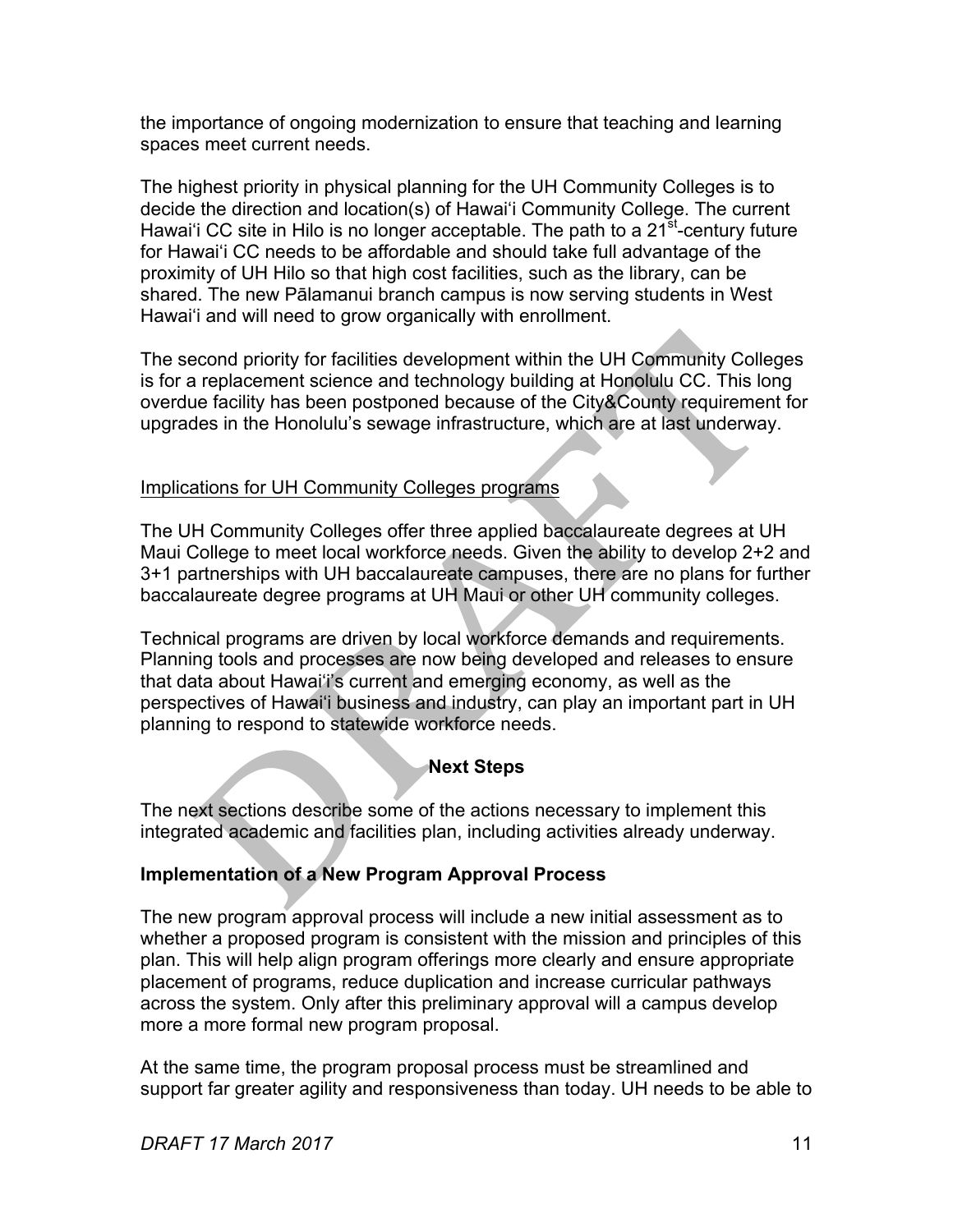quickly initiate new programs that respond to market demands, particularly when there are few or no new resource requirements. A new approach to describing the resource requirements and implications will be part of the process to provide better focus on overall resource use and allocation within the proposing academic unit.

The program review process will also be modified to assure that existing programs are functioning effectively and efficiently in a manner consistent with the principles of this systemwide integrated academic and facilities plan.

# **UH Systemwide Collaboration for Distance and Online Learning**

Distance and online learning can help address some of the needs of Hawaiʻi residents without increasing the burden on UH facilities or requiring new programs in multiple locations. The development of an action plan to address distance learning is underway with implementation planned beginning in the 2017-18 academic year.

UH already has a robust set of courses and programs offered primarily via online delivery and interactive television. Many of UH Mānoa's professional schools serve the entire state through distance learning, and UH West O'ahu delivers many of its baccalaureate degrees and certificates to the neighbor islands. However, there has been no recent comprehensive update to planning for the systemic use of distance learning to affordably and effectively address the full range of high priority needs of the state. This includes workforce needs as well as the interests of many resident in lifelong learning opportunities.

A fundamental principle underlying UH distance learning for over 25 years has been that all campuses collaborate to serve Hawaiʻi's students. UH has a strong tradition of working together to support distance learning students through its University and Education Centers. Campuses with distinctive programs have been charged to embrace their responsibilities to serve not just those who are able to physically attend on-campus classes but students throughout the state.

A renewed planning initiative also provides the opportunity to re-examine the role and configuration of UH's University Centers. UH pioneered this concept in the 1990s with distributed offices to support the delivery of baccalaureate and master's degrees to three neighbor islands. The concept should perhaps now be expanded to include all sites and all campuses to support a more complete statewide framework for the delivery of programs. With this renewed development of strategic distance learning programs, UH must also develop a cohesive systemwide student support, communication and marketing strategy.

The new distance and online learning action plan will: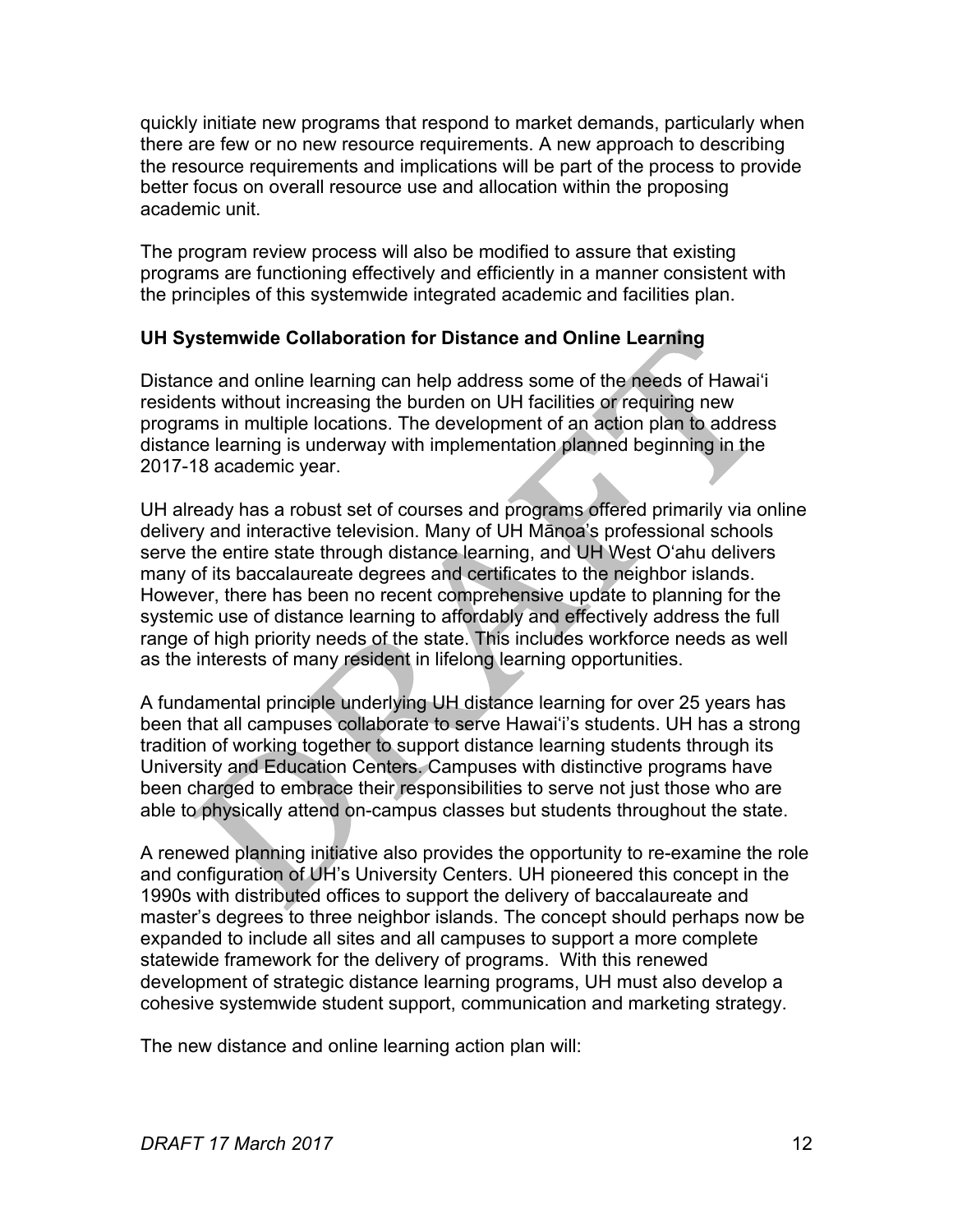- Identify degree and certificate programs that should be delivered via distance and online learning to ensure that students statewide have access.
- Identify key transfer and major courses that should be delivered consistently on a known schedule to ensure that all students enrolled in a baccalaureate transfer pathway have access to major courses in a timely manner.
- Develop online baccalaureate and associate degrees that are attractive to Hawaiʻi students who currently enroll in for-profit online institutions at higher costs, often incurring substantial debt.
- Identify any unique signature programs that can be developed, offered and marketed to external non-resident populations.
- Redesign and upgrade intake and support services to ensure the success of an increasing number of distance learning students.
- Redesign key courses and programs by adapting them pedagogically and structurally to fit the needs of non-traditional students.
- Develop and execute a statewide marketing and communication approach.

# **Systemwide Academic Planning and Sector Convenings**

Effective and responsive academic planning in many areas requires strong partnerships with business and industry to understand the demand for qualified graduates, the skills those graduates need to be successful, and the dynamics of local industry. At the same time, in a time of limited resources units across the UH system must work together to provide an integrated suite of offerings to meet community and workforce needs without duplication. UH must accelerate and systematize its engagement both across campuses and with community stakeholders.

UH has initiated an industry sector engagement program to identify unmet and emerging needs in the state. A web-based sector/labor mapping tool was developed locally and is now being used to engage leaders of all major economic sectors in a formal, cyclical fashion. The new tool organizes all the jobs in the state of Hawai'i into sector groupings. Each job has its own web landing page that includes: current demand, projected demand, salary ranges, degree levels required by industry, skill sets required, and a listing of companies that are hiring.

The leadership of the banking sector and the chief information officers from all major sectors were the first to have been engaged in formal meetings around this tool, and more industry sector convenings are planned. This is already proving to be a powerful approach when used to inform systemwide academic planning around key workforce areas, and the intention is that these convenings will be a regular, recurring component of academic program planning.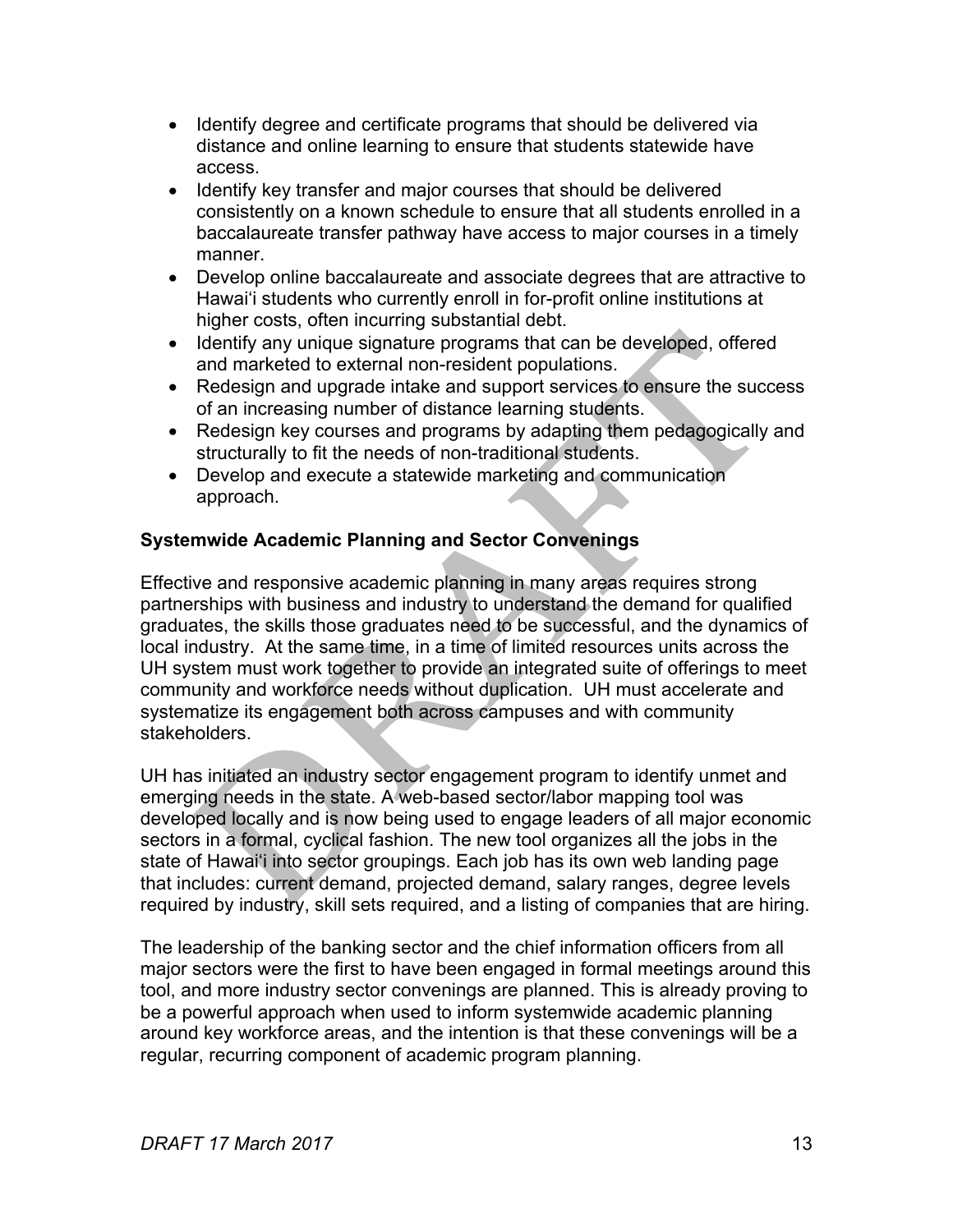The industry sector convenings and labor mapping tool provide valuable insights on the greatest current emerging workforce needs in specific regions. UH must use this information to meet those needs in a manner consistent with this systemwide integrated academic and facilities plan. UH must systematize how its differentiated campus roles play out to meet the needs of students and employers. For example, UH does not currently have a comprehensive view of the roles and responsibilities of UH campuses to meet the needs of the hospitality sector, Hawaiʻi's largest industry. This applies similarly in key employment areas such as: education, nursing, agriculture, information and communication technologies, creative media and engineering.

Internal university convenings have started to collaboratively address critical shortages of K-12 teachers across the state. These meetings have been focused on creating and articulating clear pathways for both traditional students and returning students. The goals for such convenings include articulating clear and collaborative programming/pathways across the system, developing program pathways for those currently in classroom support roles who wish to obtain licensure and exploring ways UH can provide support to current teachers. An initial convening has taken place to explore programming for the hospitality sector.

As with the work in education, additional internal university convenings focused on systemwide academic planning for a specific sector must identify the needed curricular offerings and drive coherent credential pathways among campuses. These pathways can also extend into preparatory programs in high school through collaborations with the DOE. UH has the remarkable opportunity to offer a range of programming across campuses without unnecessary duplication.

Systemwide Academic Planning must:

- Provide information and insight about state workforce needs and student demand.
- Promote clarity and consistency between and among campuses that drives program placement, reduces unnecessary duplication, and maximizes student pathways and opportunity, including by collaboration with K12 partners.
- Guide strategic use of all resources including people, facilities & space, and dollars.

Major changes and/or shifts in programs consistent with this plan must be carried out in an orderly and phased approach, in accord with applicable policies, accreditation requirements and collective bargaining agreements.

# **Enrollment Management**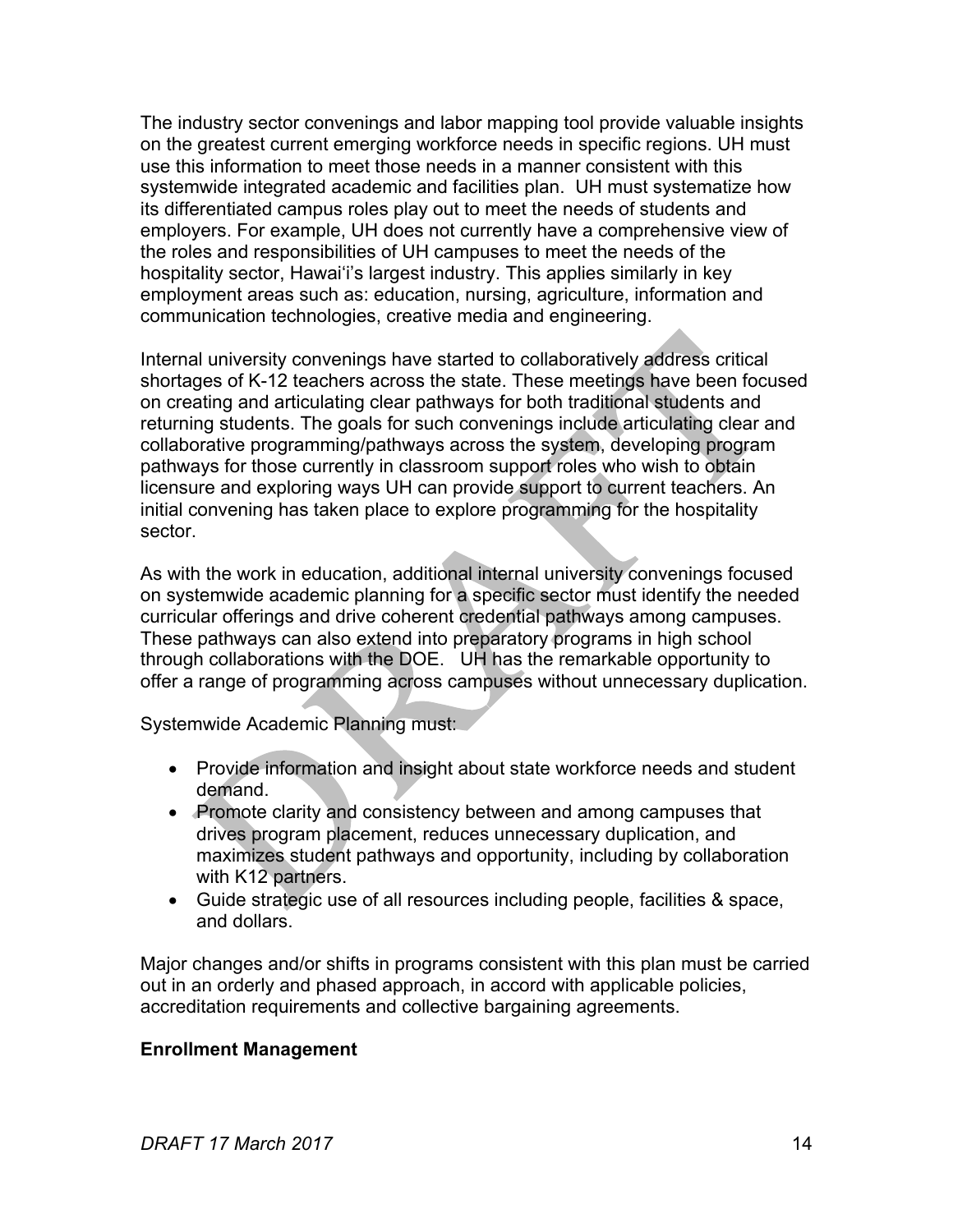UH must reverse the enrollment declines of the past five years. This plan lays out target populations for each campus, but UH needs a comprehensive and modern institutional approach to enrollment management. Enrollment management is well understood nationally and in many parts of UH. Work is underway on a systemwide enrollment management action plan, and a number of UH campuses have made increasing enrollment among their highest priorities.

Enrollment management includes recruitment, admissions, financial aid, retention, persistence and student outcomes. This work is increasingly datadriven and must be strategically aligned with the mission and goals of each campus. While much of the work must occur at the campus level, key roles for systemwide collaboration and leadership include:

- Providing data analytics and predictive modeling to identify target populations and strategies that will retention and student success across major units.
- Working with the DOE to increase the "going rate" of Hawaiʻi high school graduates to UH campuses through active marketing, coordinated engagement with college and career counseling programs and expanded dual credit programs such as Early College.
- Coordination of collaborative marketing initiatives such as inviting every public high school junior to visit a UH campus.
- Increasing the number of high school and UH students who complete the Free Application for Federal Student Aid (FAFSA).
- Alignment of campus admission and transfer standards and processes.
- Simplification of internal transfer processes including for Early College students to increase numbers of transfer students.
- Reviewing and revising system policies that impact campus enrollments.
- Developing sensitivity analyses of the impact of tuition rates and related factors on attendance across the system.
- Maintaining and reporting on enrollment in a consistent manner, including for specific target populations across major units.

# **Facilities Planning**

There is much more to be done in developing concrete actions around facilities planning. Some of this will evolve within the campus strategic and facilities plans, but much of it must involve system coordination of planning with unit leadership.

Seven of UH's ten campuses are in a relatively steady state. The master plans for UH Mānoa, UH West Oʻahu and Hawaiʻi Community College need comprehensive updates for development or redevelopment. Work is underway on these planning efforts, including Long Range Development Plans (LRDPs).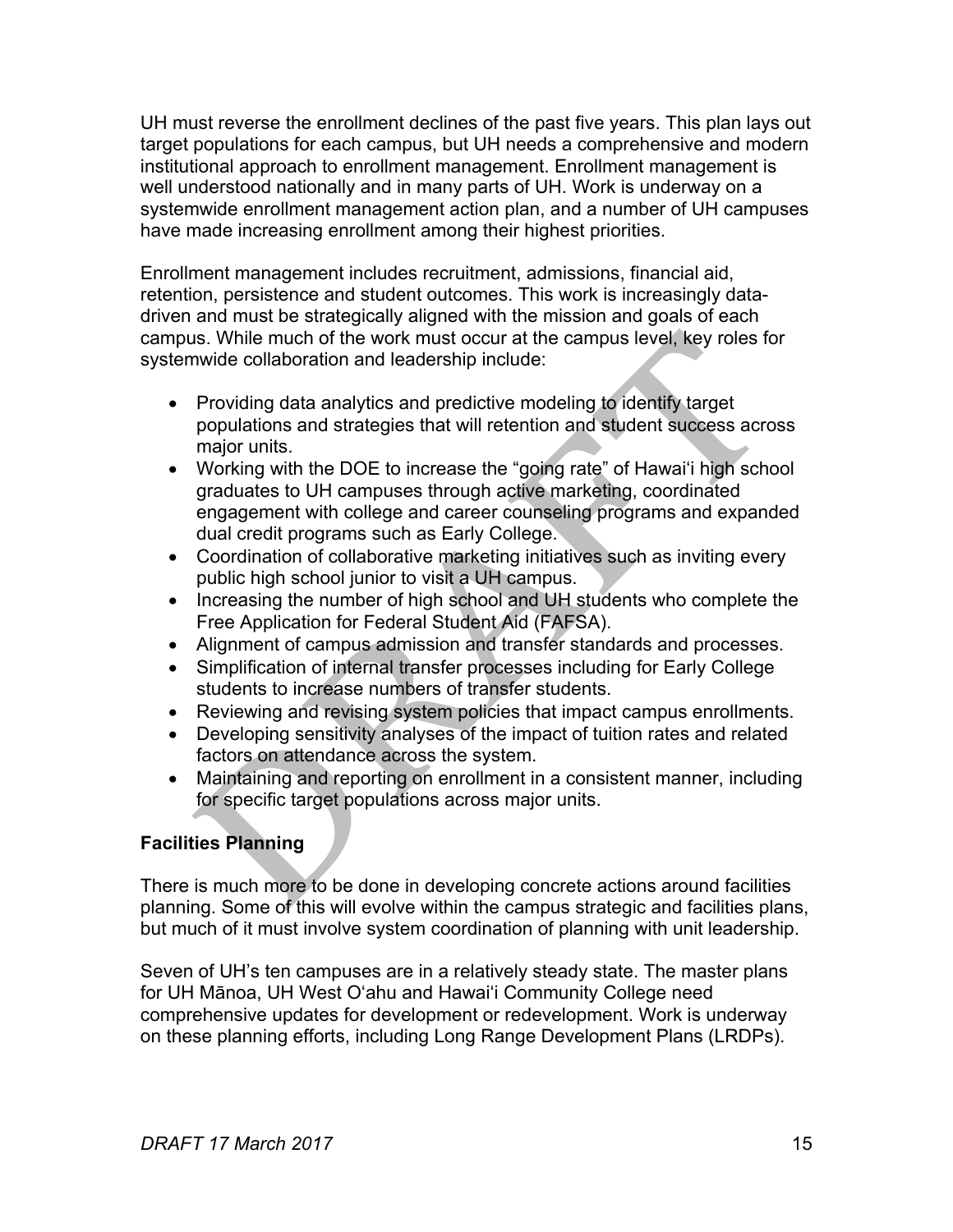UH Mānoa's has a new planning initiative that will result in a new facilities master plan that will drive the next LRDP. This will include developments from lower to upper campus and into Mānoa valley.

The UH West Oʻahu planning initiative includes the makai campus lands and the proposed University Village public-private partnership. In addition, planning for the mauka lands addresses opportunities for alternative energy development, community-based agricultural and educational advancement and support of access to the new Honouliuli National Monument.

Strategic planning for facilities at Hawaiʻi CC has been underway for Hawaiʻi for several years and is now reaching completion. The financial challenges facing UH and the state that limit major capital improvement initiatives, coupled with leveraging technology, may support the advancement of a new model for a 21<sup>st</sup> century community college serving Hawaiʻi Island.

Moving forward, all campus land and facilities plans must align with this integrated academic and facilities Plan. Development at the seven campuses that are in a relatively steady state must follow their individual campus LRDPs and the new rolling 6-year UH Capital Improvement Projects Plan, which aggregates the needs and priorities of all ten UH campuses.

Recognizing that the built environment drives operating costs, new construction requests on any campus must be justified based on demonstrated utilization of what is already available. A pioneering space utilization study is underway at UH Mānoa to create a comprehensive information system that will help the campus understand how all building space is currently used and inform decision-making. This methodology can be extended systemwide. Moving forward there must be increased sharing of space, especially specialized space, on and even between campuses.

Securing the funding needed to modernize the UH Mānoa campus may be one of the most significant challenges facing UH and the state. In addition to demonstrating high performance in planning and construction, UH must understand how much space is needed and ensure that all non-state sources of funding are leveraged.

Whenever possible, opportunities for creative financing and revenue generation, such as through public-private partnerships and Transit Oriented Development (TOD), should be explored as alternatives or supplements to public funding. TOD opportunities exist at UH West Oʻahu, Leeward CC, and at Honolulu CC. Public-private partnerships opportunities should be pursued to enhance campus development and generate revenue at UH West Oʻahu, UH Hilo and UH Mānoa.